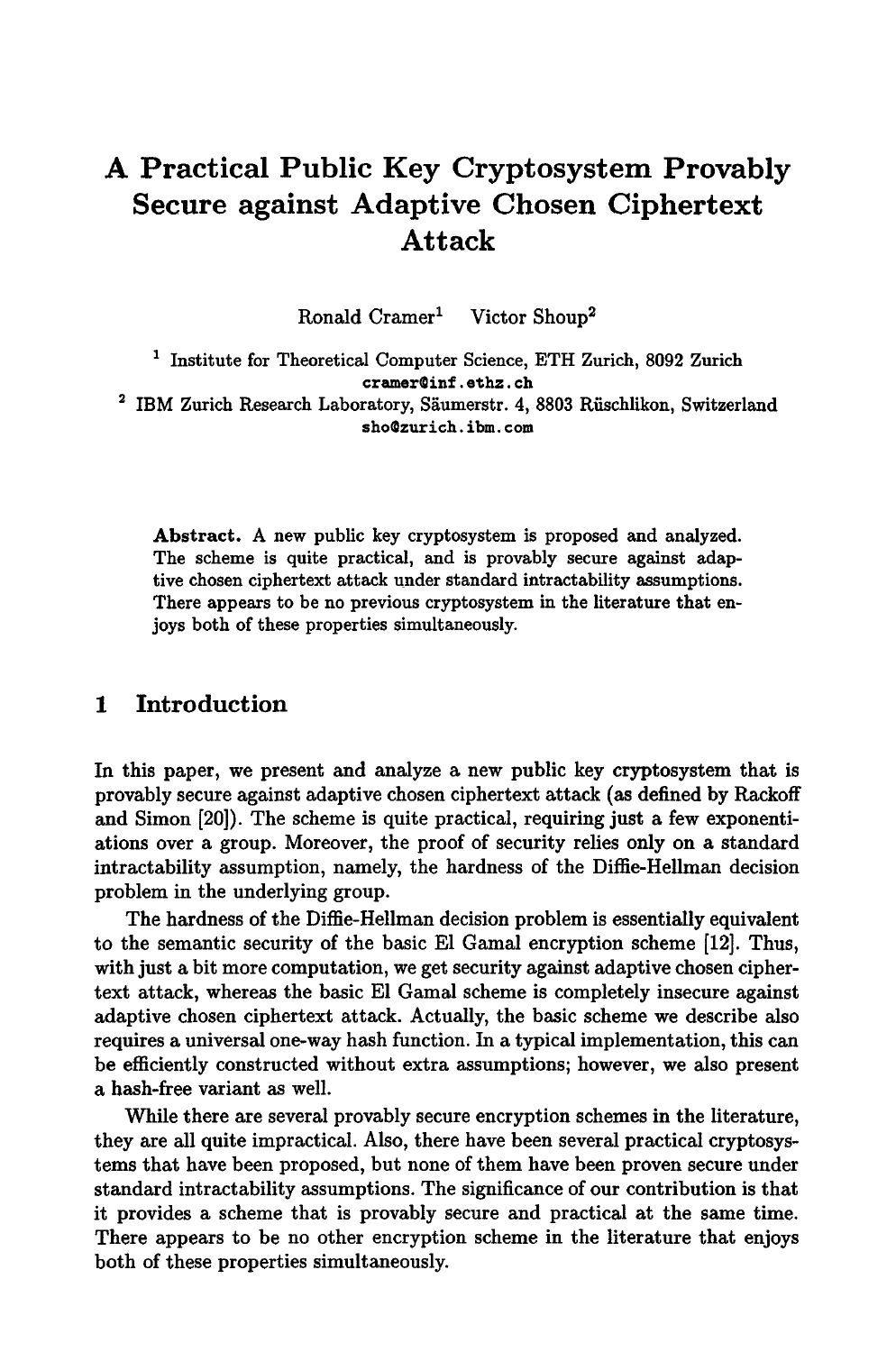## Chosen Ciphertext Security

*Semantic security,* defined by Goldwasser and Micali [14], captures the intuition that an adversary should not be able to obtain any partial information about a message given its encryption. However, this guarantee of secrecy is only valid when the adversary is completely passive, i.e., can only eavesdrop. Indeed, semantic security offers no guarantee of secrecy at all if an adversary can mount an active attack, i.e., inject messages into a network or otherwise influence the behavior of parties in the network.

To deal with active attacks, Rackoff and Simon [20] defined the notion of security against an *adaptive chosen ciphertezt attack.* If an adversary can inject messages into a network, these messages maybe encryptions, and the adversary may be able to extract partial information about the corresponding cleartexts through its interactions with the parties in the network. Rackoff and Simon's definition models this type of attack by simply allowing an adversary to obtain decryptions of its choice, i.e., the adversary has access to a "decryption oracle." Now, given an encryption of a message—the "target" ciphertext—we want to guarantee that the adversary cannot obtain any partial information about the message. To achieve this, we have to restrict the adversary's behavior in some way, otherwise the adversary could simply submit the target ciphertext itself to the decryption oracle. The restriction proposed by Rackoff and Simon is the weakest possible: the adversary is not allowed to submit the target ciphertext itself to the oracle; however, it may submit any other ciphertext, including ciphertexts that are related to the target ciphertext.

A different notion of security against active attacks, called *non-malleability,*  was proposed by Dolev, Dwork, and Naor [9]. Here, the adversary also has access to a decryption oracle, but his goal is not to obtain partial information about the target ciphertext, but rather, to create another encryption of a different message that is related in some interesting way to the original, encrypted message. For example, for a non-malleable encryption scheme, given an encryption of n, it should be infeasible to create an encryption of  $n + 1$ . It turns out that non-malleability and security against adaptive chosen ciphertext attack are equivalent [10].

A cryptosystem secure against adaptive chosen ciphertext attack is a very powerful cryptographic primitive. It is essential in designing protocols that are secure against active adversaries. For example, this primitive is used in protocols for authentication and key exchange [11,10, 2] and in protocols for escrow, certified e-mail, and more general fair exchange  $[1, 22]$ . The practical importance of this primitive is also highlighted by the adoption of Bellare and Rogaway's OAEP scheme [4] (a practical but only heuristically secure scheme) as an internet encryption standard and for use in the SET protocol for electronic commerce.

There are also intermediate notions of security, between semantic security and adaptive chosen ciphertext security. Naor and Yung [19] propose an attack model where the adversary has access to the decryption oracle only *prior* to obtaining the target ciphertext, and the goal of the adversary is to obtain partial information about the encrypted message. Naor and Yung called this type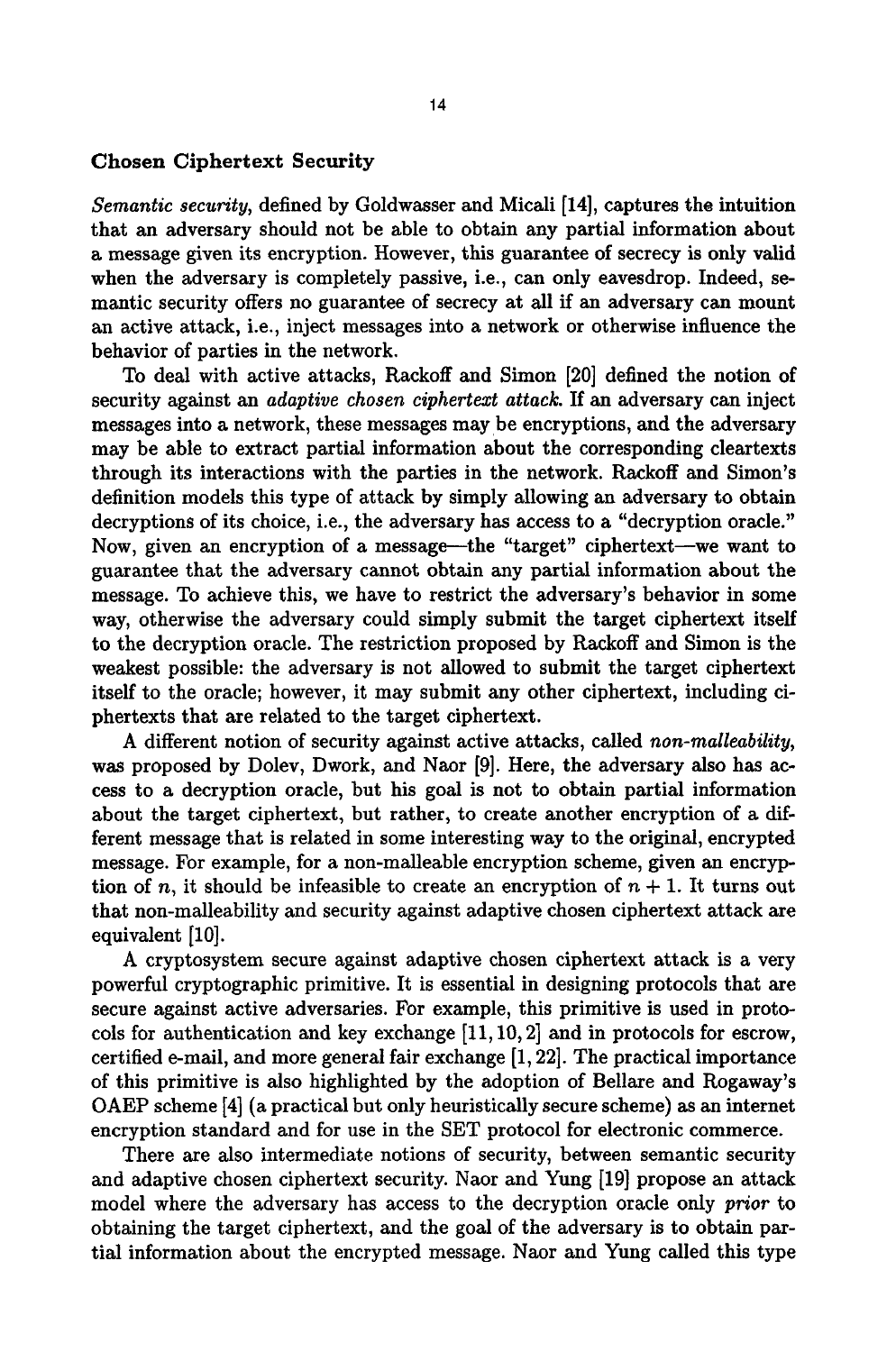of attack a *chosen ciphertext attaclz,,* it has also been called a "lunch-time" or "midnight" attack. In this paper, we will always use the phrase *adaptive* chosen ciphertext attack for Rackoff and Simon's definition, to distinguish it from Naor and Yung's definition.

## **Previous Work**

*Provably Secure Schemes.* Naor and Yung [19] presented the first scheme provably secure against lunch-time attacks. Subsequently, Dolev, Dwork, and Naor [9] presented a scheme that is provably secure against adaptive chosen ciphertext attack.

All of the previously known schemes provably secure under standard intractability assumptions are completely impractical (albeit polynomial time), as they rely on general and expensive constructions for non-interactive zeroknowledge proofs.

*Practical Schemes.* Damgard [8] proposed a practical scheme that he conjectured to be secure against lunch-time attacks; however, this scheme is not known to be provably secure, and is in fact demonstrably insecure against adaptive chosen ciphertext attack.

Zheng and Seberry [24] proposed practical schemes that are conjectured to be secure against chosen ciphertext attack, but again, no proof based on standard intractability assumptions is known. Lira and Lee [16] also proposed practical schemes that were later broken by Frankel and Yung [13].

Bellare and Rogaway [3, 4] have presented practical schemes for which they give heuristic proofs of adaptive chosen ciphertext security; namely, they prove security in an idealized model of computation, the so-called *random oracle* model, wherein a hash function is represented by a random oracle.

Shoup and Gennaro [22] also give E1 Gamal-like schemes that are secure against adaptive chosen ciphertext attack in the random oracle model, and that are also amenable to efficient threshold decryption.

We stress that although a security proof in the random oracle model is of some value, it is still only a heuristic proof. In particular, these types of proofs do not rule out the possibility of breaking the scheme without breaking the underlying intractability assumption. Nor do they even rule out the possibility of breaking the scheme without finding some kind of weakness in the hash function, as recently shown by Canetti, Goldreich, and Halevi [7].

## **Outline of paper**

In  $\S2$  we review the basic definitions that we need for security and intractability assumptions. In §3 we outline our basic scheme, and in  $§4$  we prove its security. In §5 we discuss some implementation details and variations on the basic scheme.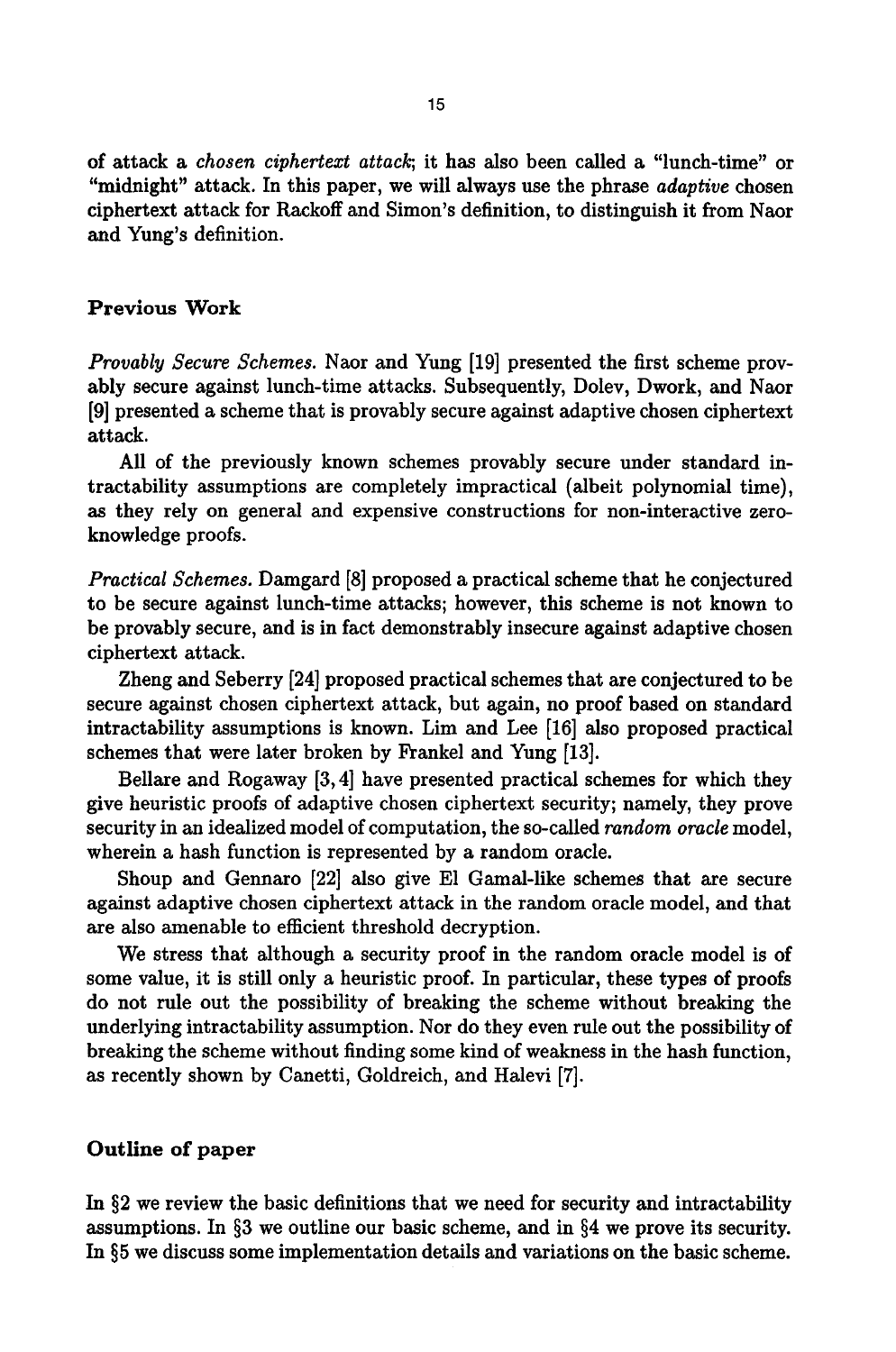## **2 Definitions**

#### **2.1 Security against adaptive chosen ciphertext attack**

We recall Rackoff and Simon's definition.

Security is defined via the following game played by the adversary.

First, the encryption scheme's key generation algorithm is run, with a security parameter as input. Next, the adversary makes arbitrary queries to a "decryption oracle," decrypting ciphertexts of his choice.

Next the adversary chooses two messages,  $m_0, m_1$ , and sends these to an "encryption oracle." The encryption oracle chooses a bit  $b \in \{0, 1\}$  at random, and encrypts  $m_b$ . The corresponding ciphertext is given to the adversary (the internal coin tosses of the encryption oracle, in particular b, are not in the adversary's view).

After receiving the ciphertext from the encryption oracle, the adversary continues to query the decryption oracle, subject only to the restriction that the query must be different than the output of the encryption oracle.

At the end of the game, the adversary outputs  $b' \in \{0, 1\}$ , which is supposed to be the adversary's guess of the value b. If the probability that  $b' = b$  is  $1/2 + \epsilon$ , then the adversary's *advantage* is defined to be  $\epsilon$ .

The cryptosystem is said to be secure against adaptive chosen ciphertext attack if the advantage of any polynomial-time adversary is negligible (as a function of the security parameter).

### 2.2 The Diffie-Hellman Decision Problem

There are several equivalent formulations of the Diffie-Hellman decision problem. The one that we shall use is the following.

Let  $G$  be a group of large prime order  $q$ , and consider the following two distributions:

- the distribution **R** of random quadruples  $(g_1, g_2, u_1, u_2) \in G^4$ ;
- the distribution **D** of quadruples  $(g_1, g_2, u_1, u_2) \in G^4$ , where  $g_1, g_2$  are random, and  $u_1 = g_1^r$  and  $u_2 = g_2^r$  for random  $r \in \mathbb{Z}_q$ .

An algorithm that solves the Diffie-Hellman decision problem is a statistical test that can effectively distinguish these two distributions. That is, given a quadruple coming from one of the two distributions, it should output 0 or 1, and there should be a non-negligible difference between (a) the probability that it outputs a 1 given an input from  $\mathbf R$ , and (b) the probability that it outputs a 1 given an input from D. The Diffie-Hellman decision problem is hard if there is no such polynomial-time statistical test.

This formulation of the Diffie-Hellman decision problem is equivalent to several others. First, making the substitution

$$
g_1 \to g, \; g_2 \to g^x, \; u_1 \to g^y, \; u_2 \to g^{xy},
$$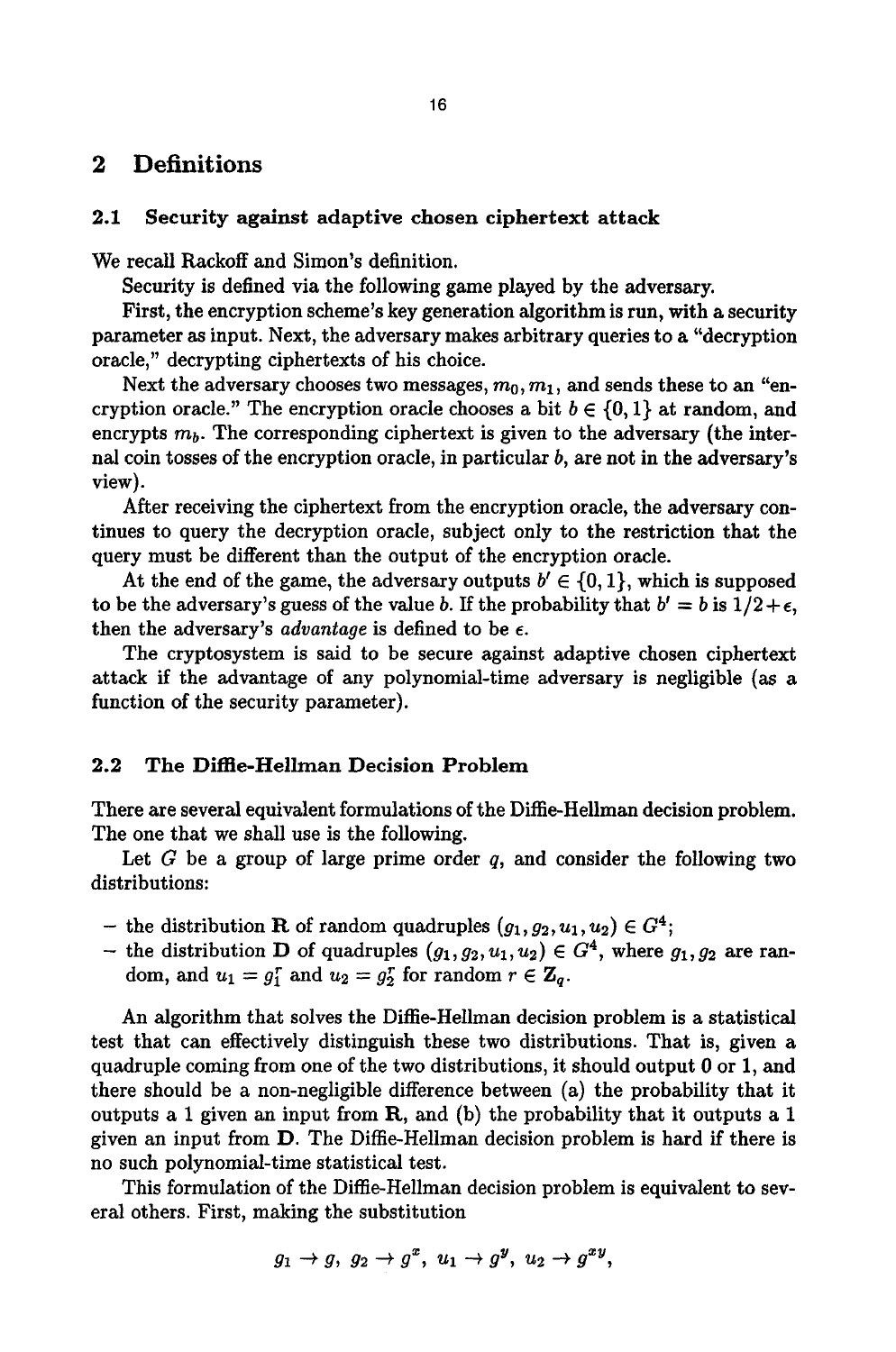one sees that this is equivalent to distinguishing Diffie-Hellman triples  $(g^x, g^y, g^{xy})$  from non-Diffie-Hellman triples  $(g^x, g^y, g^z)$ . Note that by a trivial random self-reducibility property, it does not matter if the base  $g$  is random or fixed.

Second, although we have described it as a problem of distinguishing two distributions, the Diffie-Hellman decision problem is equivalent to the worst-case decision problem: given  $(g^x, g^y, g^z)$ , decide--with negligible error probability-if  $z = xy \mod q$ . This equivalence follows immediately from a random selfreducibility property first observed by Stadler [23] and later by Naor and Reingold [17].

Related to the Diffie-Hellman decision problem is the Diffie-Hellman problem (given g,  $g^x$  and  $g^y$ , compute  $g^{xy}$ ), and the discrete logarithm problem (given g and  $q^x$ , compute x).

There are obvious polynomial-time reductions from the Diffie-Hellman decision problem to the Diffie-Hellman problem, and from the Diffie-Hellman problem to the discrete logarithm problem, but reductions in the reverse direction are not known. Moreover, these reductions are essentially the only known methods of solving the Diffie-Hellman or Diffie-Hellman decision problems. All three problems are widely conjectured to be hard, and have been used as assumptions in proving the security of a variety of cryptographic protocols. Some heuristic evidence for the hardness of all of these problems is provided in [21], where it is shown that they are hard in a certain natural, structured model of computation. See [23, 17, 6] for further applications and discussion of the Diffie-Hellman decision problem.

Note that the hardness of the Diffie-Hellman decision problem is equivalent to the semantic security of the basic E1 Gamal encryption scheme. Recall that in the basic El Gamal scheme, we encrypt a message  $m \in G$  as  $(g^r, h^r m)$ , where h is the public key of the recipient.

On the one hand, if the Diffie-Hellman decision problem is hard, then the group element  $h^r$  could be replaced by a random group element without changing significantly the behavior of the attacker; however, if we perform this substitution, the message  $m$  is perfectly hidden, which implies security.

On the other hand, if the Diffie-Hellman decision problem can be efficiently solved, then an attacker can break E1 Gamal as follows. The attacker chooses two messages  $m_0, m_1$ , giving these to an encryption oracle. The encryption oracle produces an encryption  $(u, e) = (g^r, h^r m_b)$ , where  $b \in \{0, 1\}$  is chosen at random. The attacker's task is to determine  $b$ , which he can do by simply determining which of  $(u, h, e/m_0)$  and  $(u, h, e/m_1)$  is a Diffie-Hellman triple.

Note that the basic E1 Gamal scheme is completely insecure against adaptive chosen ciphertext attack. Indeed, given an encryption  $(u, e)$  of a message m, we can feed the  $(u, g \cdot e)$  to the decryption oracle, which gives us  $g \cdot m$ .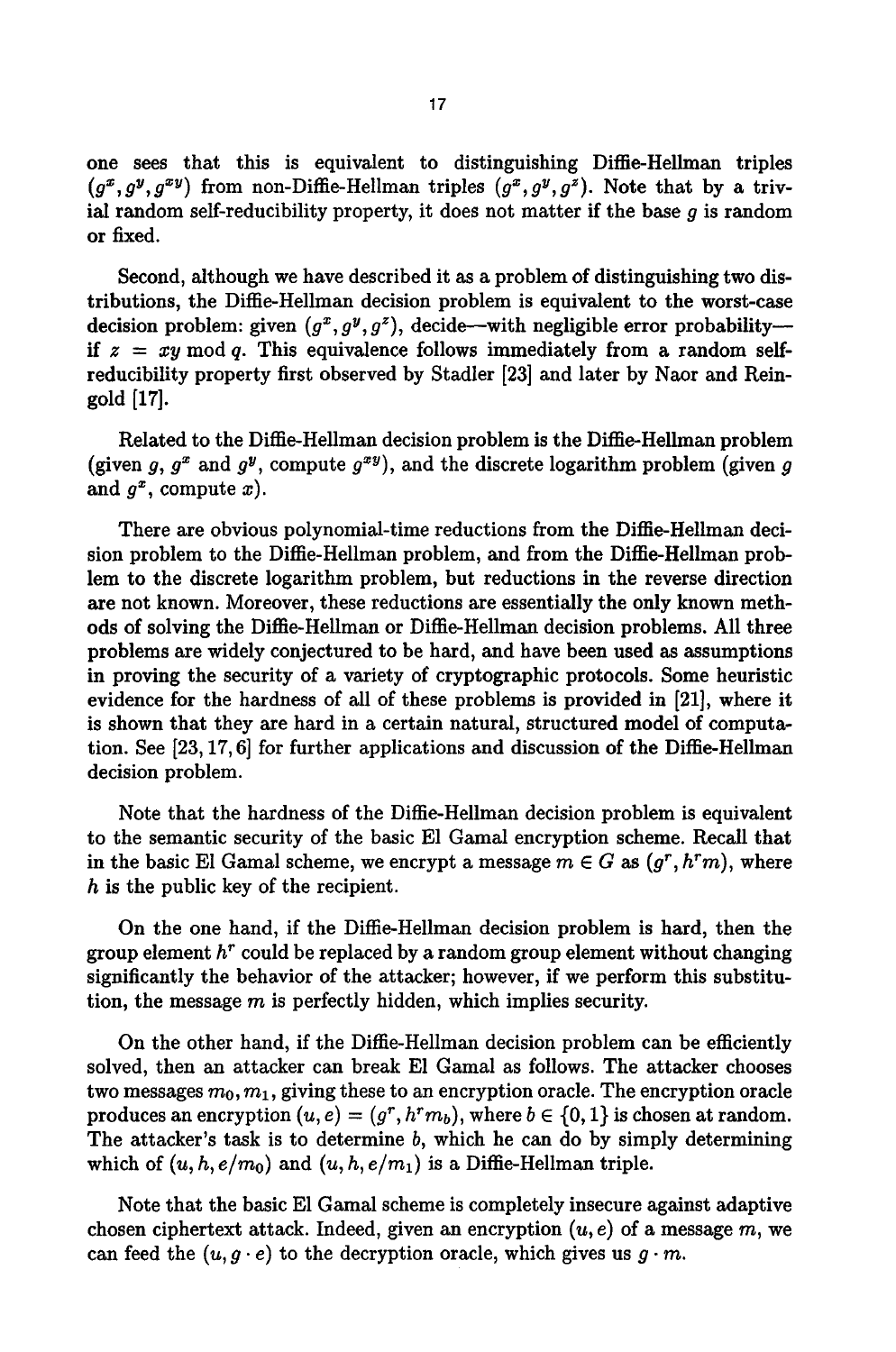## 2.3 Collision-resistant Hash Functions

A family of hash functions is said to be *collision resistant* if upon drawing a function  $H$  at random from the family, it is infeasible for an adversary to find two *different* inputs x and y such that  $H(x) = H(y)$ .

A weaker notion is that of a *universal one-way* family of hash functions [18]. Here, it should be infeasible for an adversary to choose an input  $x$ , draw a random hash function H, and then find a different input y such that  $H(x) = H(y)$ . Such hash function families are also called *target collision resistant.* See [5] for recent results and further discussion.

## **3 The Basic Scheme**

We assume that we have a group  $G$  of prime order  $q$ , where  $q$  is large. We also assume that cleartext messages are (or can be encoded as) elements of G (although this condition can be relaxed—see  $\S 5.2$ ). We also use a universal one-way family of hash functions that map long bit strings to elements of  $\mathbb{Z}_q$ (although we can do without this—see  $\S 5.3$ ).

*Key Generation.* The key generation algorithm runs as follows. Random elements  $g_1, g_2 \in G$  are chosen, and random elements

$$
x_1,x_2,y_1,y_2,z\in\mathbf{Z}_q
$$

axe also chosen. Next, the group elements

$$
c=g_1^{x_1}g_2^{x_2},\ d=g_1^{y_1}g_2^{y_2},\ h=g_1^z
$$

are computed. Next, a hash function  $H$  is chosen from the family of universal one-way hash functions. The public key is  $(g_1, g_2, c, d, h, H)$ , and the private key is  $(x_1, x_2, y_1, y_2, z)$ .

*Encryption.* Given a message  $m \in G$ , the encryption algorithm runs as follows. First, it chooses  $r \in \mathbb{Z}_q$  at random. Then it computes

$$
u_1 = g_1^r, u_2 = g_2^r, e = h^r m, \alpha = H(u_1, u_2, e), v = c^r d^{r\alpha}.
$$

The ciphertext is

$$
(u_1,u_2,e,v). \notag
$$

 $\overline{1}$ 

*Decryption.* Given a ciphertext  $(u_1, u_2, e, v)$ , the decryption algorithm runs as follows. It first computes  $\alpha = H(u_1, u_2, e)$ , and tests if

$$
u_1^{x_1+y_1\alpha}u_2^{x_2+y_2\alpha} = v.
$$

If this condition does not hold, the decryption algorithm outputs "reject"; otherwise, it outputs

$$
m=e/u_1^z.
$$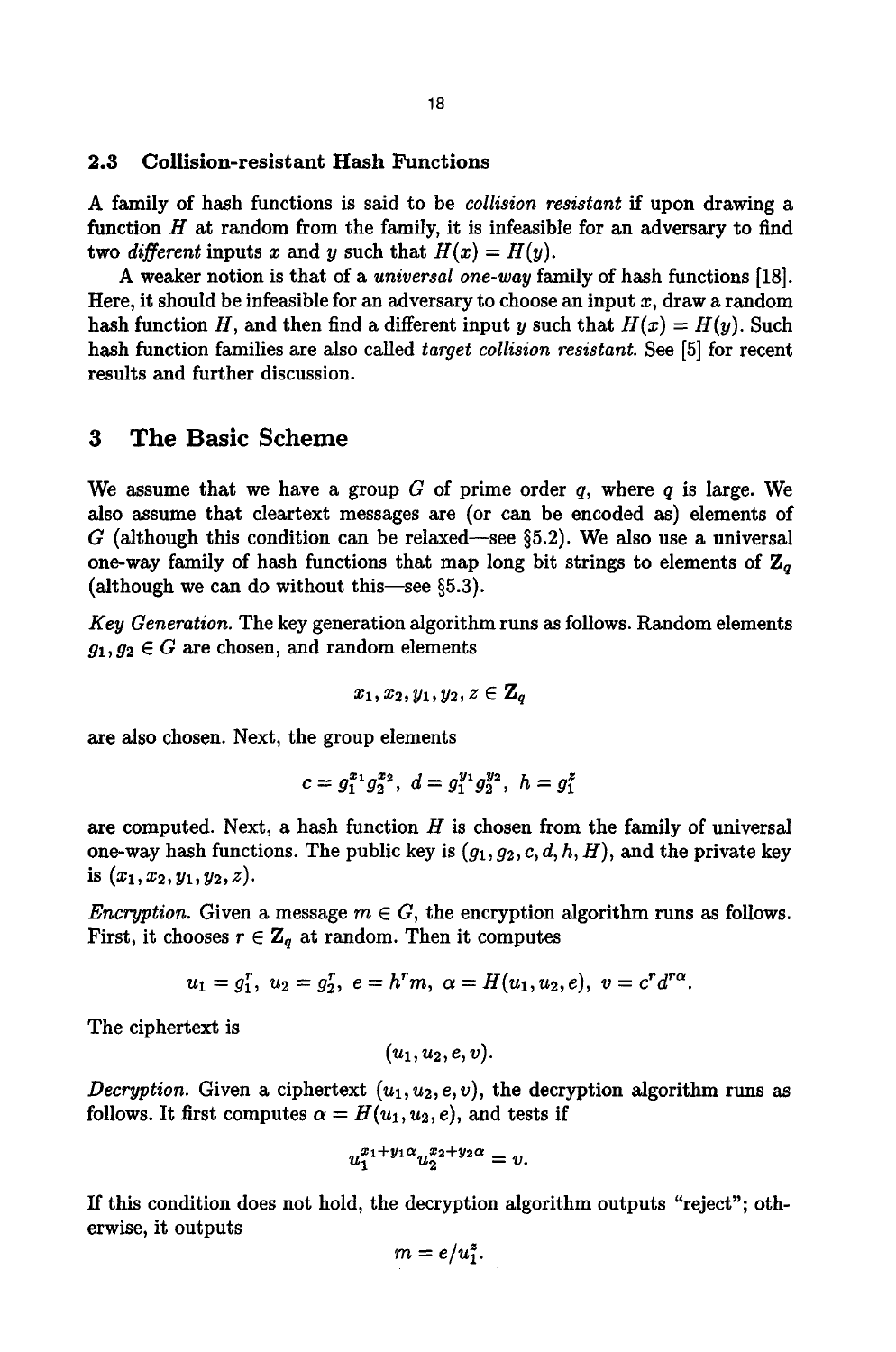We first verify that this is an encryption scheme, in the sense that the decryption of an encryption of a message yields the message. Since  $u_1 = g_1^r$  and  $u_2 = g_2^r$ , we have

$$
u_1^{x_1}u_2^{x_2}=g_1^{rx_1}g_2^{rx_2}=c^r.
$$

Likewise,  $u_1^{y_1} u_2^{y_2} = d^r$  and  $u_1^z = h^r$  Therefore, the test performed by the decryption algorithm will pass, and the output will be  $e/h^r = m$ .

## 4 Proof of Security

In this section, we prove the following theorem.

**Theorem** 1. *The above cryptosystem is secure against adaptive chosen ciphertext attack assuming that (1) the hash function H is chosen from a universal one-way family, and (2) the Diffie-Hellman decision problem is hard in the group G.* 

To prove the theorem, we will assume that there is an adversary that can break the cryptosystem, and that the hash family is universal one-way, and show how to use this adversary to construct a statistical test for the Diffie-Hellman decision problem.

For the statistical test, we are given  $(g_1, g_2, u_1, u_2)$  coming from either the distribution  $R$  or  $D$ . At a high level, our construction works as follows. We build a simulator that simulates the joint distribution consisting of adversary's view in its attack on the cryptosystem, and the hidden bit  $b$  generated by the generated oracle (which is not a part of the adversary's view).

We will show that if the input comes from D, the simulation will be nearly perfect, and so the adversary will have a non-negligible advantage in guessing the hidden bit b. We will also show that if the input comes from  $\mathbf{R}$ , then the adversary's view is essentially independent of b, and therefore the adversary's advantage is negligible. This immediately implies a statistical test distinguishing **R** from **D**: run the simulator and adversary together, and if the simulator outputs b and the adversary outputs b', the distinguisher outputs 1 if  $b = b'$ , and 0 otherwise.

We now give the details of the simulator. The input to the simulator is  $(g_1, g_2, u_1, u_2)$ . The simulator runs the following key generation algorithm, using the given  $g_1, g_2$ . The simulator chooses

$$
x_1,x_2,y_1,y_2,z_1,z_2\in\mathbf{Z}_q
$$

at random, and computes

$$
c = g_1^{x_1} g_2^{x_2}, d = g_1^{y_1} g_2^{y_2}, h = g_1^{z_1} g_2^{z_2}.
$$

The simulator also chooses a hash function  $H$  at random. The public key that the adversary sees is  $(g_1, g_2, c, d, h, H)$ . The simulator knows  $(x_1, x_2, y_1, y_2, z_1, z_2)$ .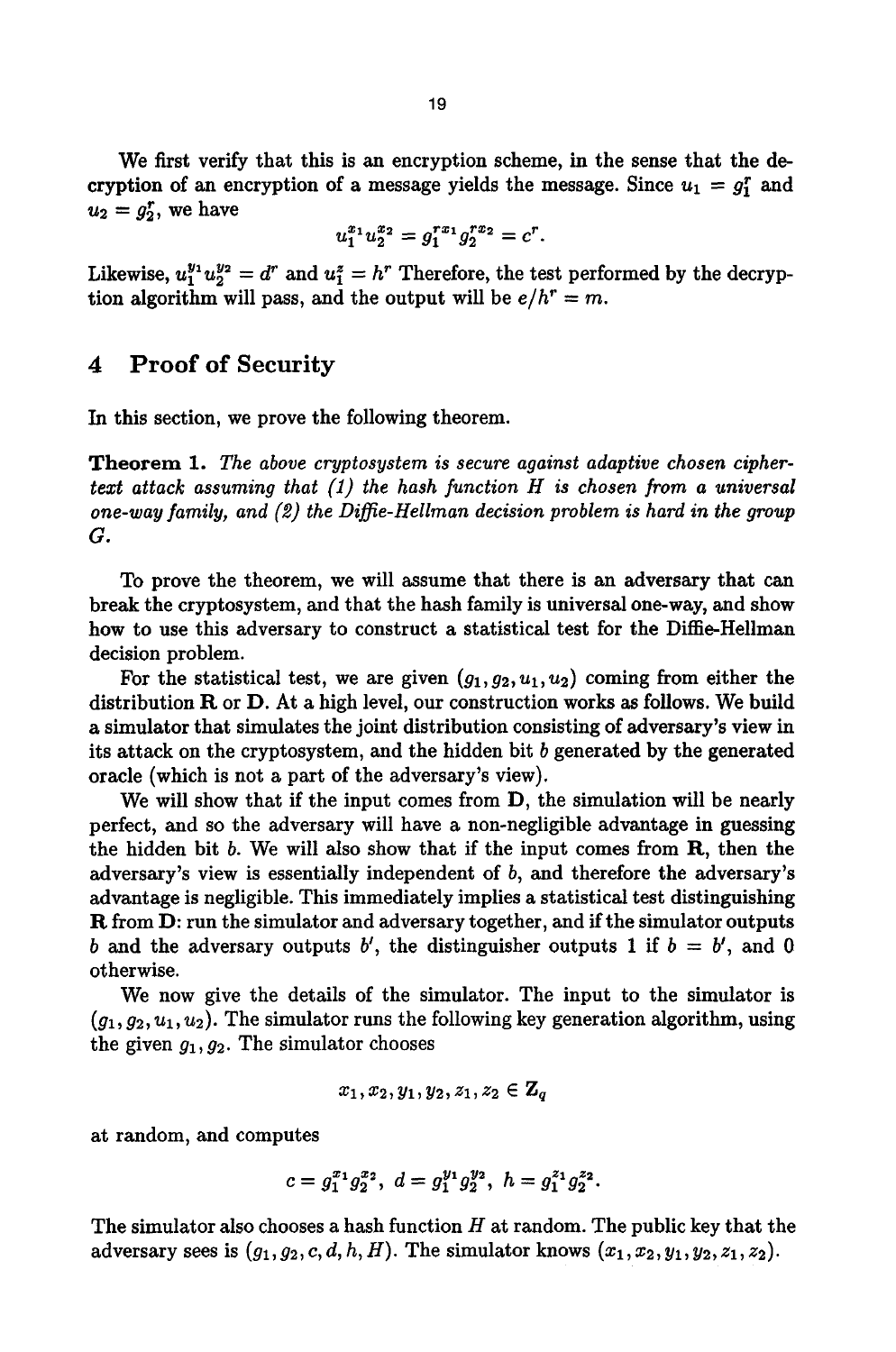The simulator answers decryption queries as in the actual attack, except that it computes  $m = e/(u_1^{z_1} u_2^{z_2}).$ 

We now describe the simulation of the encryption oracle. Given  $m_0, m_1$ , the simulator chooses  $b \in \{0, 1\}$  at random, and computes

$$
e=u_1^{z_1}u_2^{z_2}m_b, \ \alpha=H(u_1,u_2,e), \ v=u_1^{x_1+y_1\alpha}u_2^{x_2+y_2\alpha},
$$

and outputs

$$
(u_1, u_2, e, v).
$$

That completes the description of the simulator. As we will see, when the input to the simulator comes from D, the output of the encryption oracle is a perfectly legitimate ciphertext; however, when the input to the simulator comes from  $R$ , the output of the decryption oracle will not be legitimate, in the sense that  $\log_a u_1 \neq \log_a u_2$ . This is not a problem, and indeed, it is crucial to the proof of security.

The theorem now follows immediately from the following two lemmas.

Lemma 1. *When the simulator's input comes from D, the joint distribution of the adversary's view and the hidden bit b is is statistically indistinguishable from that in the actual attack.* 

Consider the joint distribution of the adversary's view and the bit  $b$  when the input comes from the distribution **D**. Say  $u_1 = g_1^r$  and  $u_2 = g_2^r$ .

It is clear in this case that the output of the encryption oracle has the right distribution, since  $u_1^{x_1} u_2^{x_2} = c^r$ ,  $u_1^{y_1} u_2^{y_2} = d^r$ , and  $u_1^{z_1} u_2^{z_2} = h^r$ ; indeed, these equations imply that  $e = m_b h^r$  and  $v = c^r d^{r\alpha}$ , and  $\alpha$  itself is already of the right form.

To complete the proof, we need to argue that the output of the decryption oracle has the right distribution. Let us call  $(u'_1, u'_2, e', v') \in G^4$  a *valid ciphertext* if  $\log_{g_1} u_1' = \log_{g_2} u_2'.$ 

Note that if a ciphertext is valid, with  $u'_1 = g_1^{r'}$  and  $u'_2 = g_2^{r'}$ , then  $h^{r'} =$  $(u'_1)^{z_1}(u'_2)^{z_2}$ ; therefore, the decryption oracle outputs  $e/h^{r'}$ , just as it should. Consequently, the lemma follows immediately from the following:

*Claim. The decryption oracle--in both an actual attack against the cryptosystem and in an attack against the simulator--rejects all invalid ciphertexts, except with negligible probability.* 

We now prove this claim by considering the distribution of the point  $P = (x_1, x_2, y_1, y_2) \in \mathbb{Z}_q^4$ , conditioned on the adversary's view. Let  $log(\cdot)$  denote  $log_{a_1}(\cdot)$ , and let  $w = log_{a_2}$ .

: From the adversary's view, P is a random point on the plane  $P$  formed by intersecting the hyperplanes

$$
\log c = x_1 + w x_2 \tag{1}
$$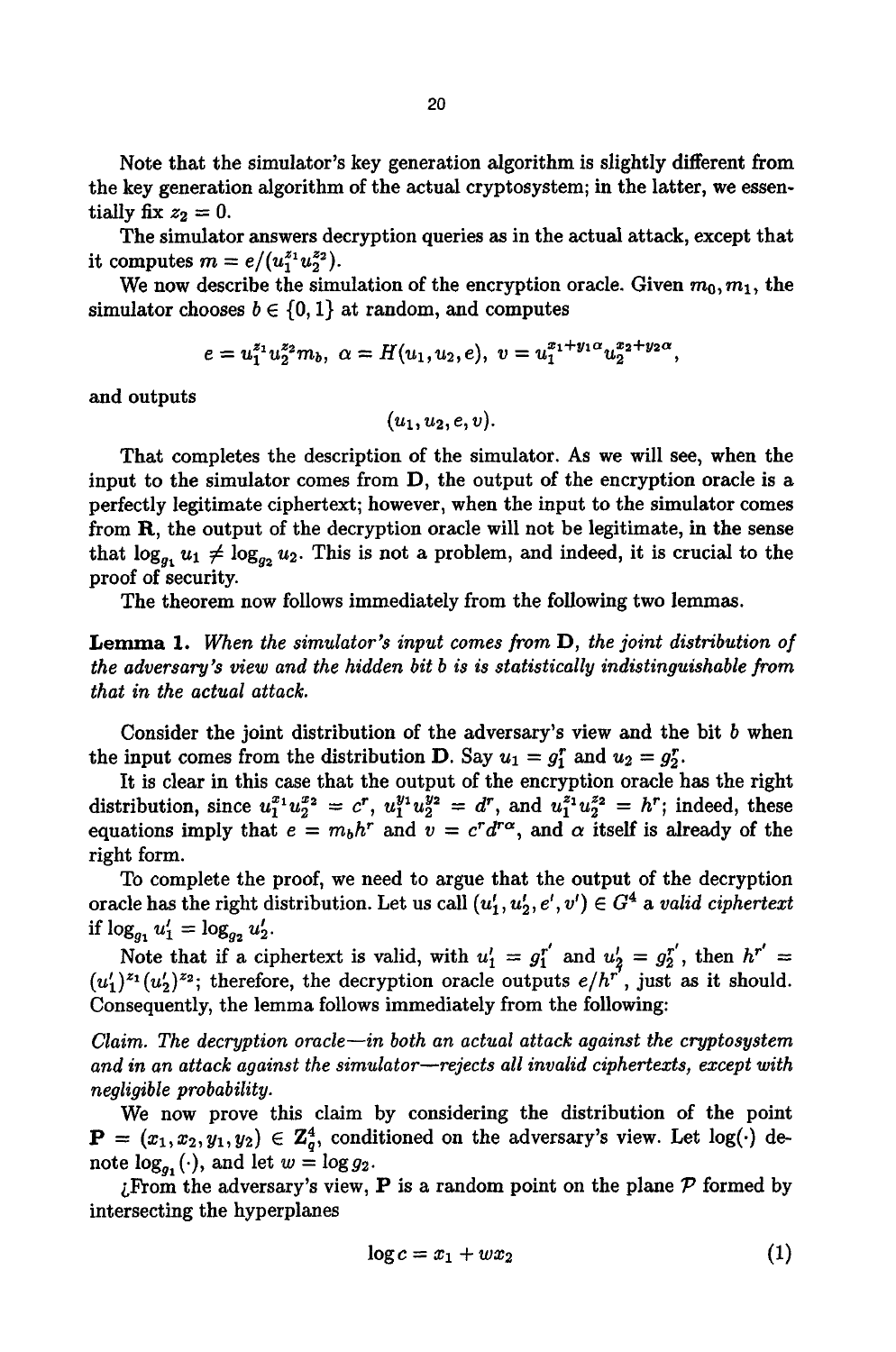and

$$
\log d = y_1 + w y_2. \tag{2}
$$

These two equations come from the public key. The output from the encryption oracle does not constrain  $P$  any further, as the hyperplane defined by

$$
\log v = rx_1 + wrx_2 + \alpha ry_1 + \alpha rwy_2 \tag{3}
$$

contains  $P$ .

Now suppose the adversary submits an invalid ciphertext  $(u'_1, u'_2, v', e')$  to the decryption oracle, where  $\log u_1' = r_1'$  and  $\log u_2' = wr_2'$ , with  $r_1' \neq r_2'$ . The decryption oracle will reject, unless P happens to lie on the hyperplane  ${\cal H}$  defined by

$$
\log v' = r_1' x_1 + w r_2' x_2 + \alpha' r_1' y_1 + \alpha' r_2' w y_2, \tag{4}
$$

where  $\alpha' = H(u_1', u_2', e')$ . But it is clear that the equations (1), (2), and (4) are linearly independent, and so  $\mathcal H$  intersects the plane  $\mathcal P$  at a line.

It follows that the first time the adversary submits an invalid ciphertext, the decryption oracle rejects with probability  $1 - 1/q$ . This rejection actually constrains the point P, puncturing the plane  $H$  at a line. Therefore, for  $i =$ 1, 2,..., the ith invalid ciphertext submitted by the adversary will be rejected with probability at least  $1 - 1/(q - i + 1)$ . Express that the decryption oracle rejects all invalid ciphertexts, except with negligible probability.

**Lemma 2.** When the simulator's input comes from **R**, the distribution of the *hidden bit b is (essentially) independent from the adversary's view.* 

Let  $u_1 = g_1^{r_1}$  and  $u_2 = g_1^{wr_2}$ . We may assume that  $r_1 \neq r_2$ , since this occurs except with negligible probability. The lemma follows immediately from the following two claims.

*Claim 1. If the decryption oracle rejects all invalid ciphertexts during the attack, then the distribution of the hidden bit b is independent of the adversary's view.* 

To see this, consider the point  $\mathbf{Q} = (z_1, z_2) \in \mathbf{Z}_a^2$ . At the beginning of the attack, this is a random point on the line

$$
\log h = z_1 + wz_2, \tag{5}
$$

determined by the public key. Moreover, if the decryption oracle only decrypts valid ciphertexts  $(u'_1, u'_2, e', v')$ , then the adversary obtains only linearly dependent relations  $r' \log h = r'z_1 + r'wz_2$  (since  $(u'_1)^{z_1}(u'_2)^{z_2} = g_1^{r'z_1}g_2^{r'z_2} = h^{r'}$ ). Thus, no further information about Q is leaked.

Consider now the output  $(u_1, u_2, e, v)$  of the simulator's encryption oracle. We have  $e = \epsilon \cdot m_b$ , where  $\epsilon = u_1^{z_1} u_2^{z_2}$ . Now, consider the equation

$$
\log \epsilon = r_1 z_1 + w r_2 z_2. \tag{6}
$$

Clearly, (5) and (6) are linearly independent, and so the conditional distribution of  $\epsilon$ —conditioning on b and everything in the adversary's view other than  $\epsilon$  is uniform. In other words,  $\epsilon$  is a perfect one-time pad. It follows that b is independent of the adversary's view.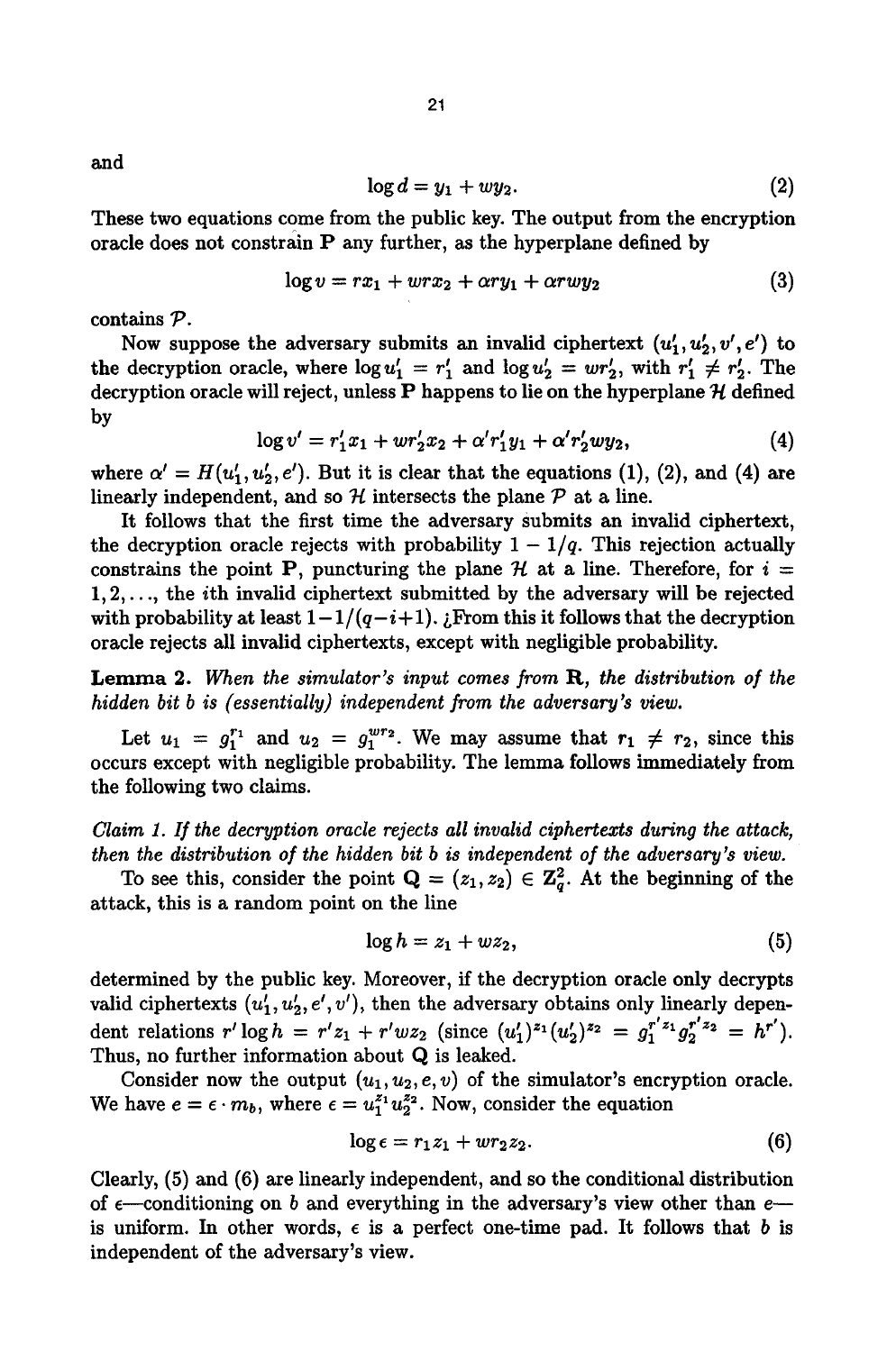*Claim 2. The decryption oracle will reject all invalid ciphertexts, except with negligible probability.* 

As in the proof of Lemma 1, we study the distribution of  $P = (x_1, x_2, y_1, y_2) \in$  $\mathbb{Z}_q^4$ , conditioned on the adversary's view. ¿From the adversary's view, this is a random point on the line  $\mathcal L$  formed by intersecting the hyperplanes (1), (2), and

$$
\log v = r_1 x_1 + w r_2 x_2 + \alpha r_1 y_1 + \alpha w r_2 y_2. \tag{7}
$$

Equation (7) comes from the output of the encryption oracle.

Now assume that the adversary submits an invalid ciphertext  $(u'_1, u'_2, e', v') \neq$  $(u_1,u_2,e,v)$ , where  $\log u'_1 = r'_1$  and  $\log u'_2 = wr'_2$ , with  $r'_1 \neq r'_2$ . Let  $\alpha' =$  $H(u'_1, u'_2, e').$ 

There are three cases we consider.

*Case 1.*  $(u'_1, u'_2, e') = (u_1, u_2, e)$ . In this case, the hash values are the same, but  $v' \neq v$  implies that the decryption oracle will certainly reject.

*Case 2.*  $(u'_1, u'_2, e') \neq (u_1, u_2, e)$  and  $\alpha' \neq \alpha$ .

The decryption oracle will reject unless the point P lies on the hyperplane  $\mathcal H$  defined by (4). However, the equations (1), (2), (7), and (4) are linearly independent. This can be verified by observing that

$$
\det\begin{pmatrix} 1 & w & 0 & 0 \\ 0 & 0 & 1 & w \\ r_1 & w r_2 & \alpha r_1 & \alpha w r_2 \\ r'_1 & w r'_2 & \alpha' r'_1 & \alpha' w r'_2 \end{pmatrix} = w^2 (r_2 - r_1) (r'_2 - r'_1) (\alpha - \alpha') \neq 0.
$$

Thus, H intersects the line L at a point, from which it follows (as in the proof of Lemma 1) that the decryption oracle rejects, except with negligible probability.

Case 3.  $(u'_1, u'_2, e') \neq (u_1, u_2, e)$  and  $\alpha' = \alpha$ . We argue that if this happens with nonnegligible probability, then in fact, the family of hash functions is not universal one-way~a contradiction. Note that if we made the stronger assumption of collision resistance, there would be essentially nothing to prove, but with the weaker universal one-way assumption, an argument is needed. We use the adversary to break the universal one-way hash function as follows. We modify the encryption oracle in the simulator, so that it outputs  $(u_1, u_2, e, v)$  as before, except that now,  $e \in G$  is simply chosen completely at random. Up until such time that a collision occurs, the adversary's view in this modified simulation is statistically indistinguishable from the view in the original simulation, and so the adversary will also find a collision with nonnegiigible probability in the modified simulation. But the argument  $(u_1, u_2, e)$  to H is independent of H, and in particular, we can choose it *before* choosing H.

## **5 Implementation Details and Variations**

In this section, we briefly discuss some implementation details and possible variations of the basic encryption scheme.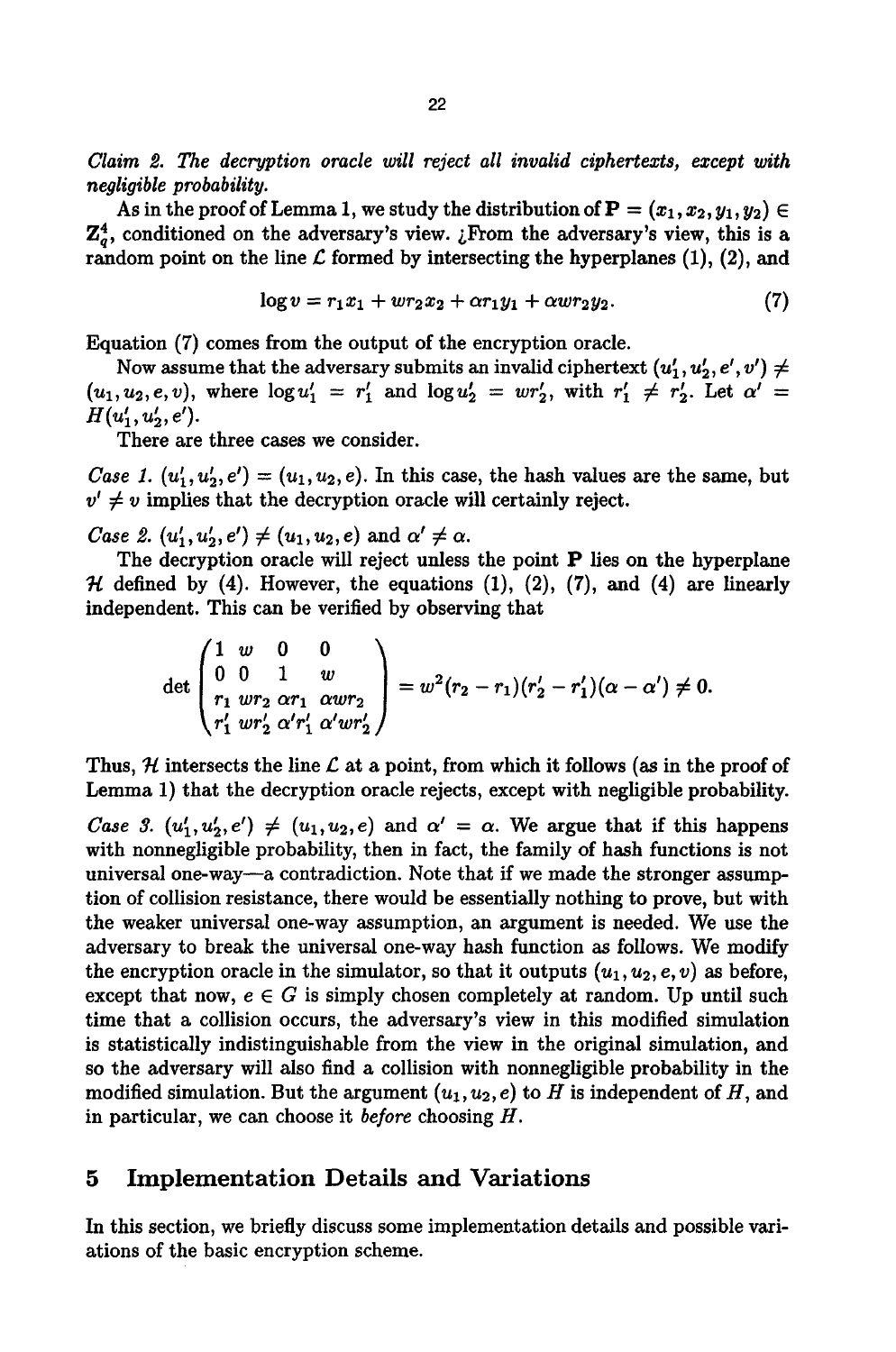#### 5.1 A simple implementation

We choose a large prime p such that  $p-1=2q$ , where q is also prime. The group G is the subgroup of order q in  $\mathbb{Z}_p^*$ . We restrict a message to be an element of the set  $\{1,\ldots,q\}$ , and "encode" it by squaring it modulo p, giving us an element in G. We can recover a message from its encoding by computing the unique square root of its encoding modulo p that is in the set  $\{1,\ldots,q\}$ .

For the hash function, one could use a function like SHA-1, or possibly some keyed variant, and make the appropriate collision-resistance assumption. However, it is only marginally more expensive to do the following, which is based only on the hardness of discrete logarithms in  $G$ . Say we want to hash a bit string to an integer mod q. Write the bit string as a sequence  $(a_1, \ldots, a_k)$ , with each  $a_i \in \{0, \ldots, q-1\}$ . To define the hash function, choose  $h_1, \ldots, h_k$  in G at random. The hash of  $(a_1, \ldots, a_k)$  is then the least non-negative residue of  $\pm h_1^{a_1} \cdots h_k^{a_k} \in \mathbb{Z}_p^*$ , where the sign is chosen so that this value is in  $\{1,\ldots,q\}.$ 

This hash function is collision resistant, provided computing discrete logarithms in  $G$  is hard. To see this, note that from a collision, we obtain a nonzero sequence  $(a_1, \ldots, a_k)$  mod q such that

$$
h_1^{a_1}\cdots h_k^{a_k} \in \{1,-1\} \cap G = \{1\}.
$$

Using a standard argument, it is easy to see that finding such a relation is equivalent to computing discrete logarithms.

Note that the group elements  $g_1, g_2$  and  $h_1, \ldots, h_k$  can be system-wide parameters, used by all users of the system.

### 5.2 A hybrid implementation

It would be more practical to work in a smaller subgroup, and it would be nice to have a more flexible and efficient way to encode messages.

To do this, assume we have a symmetric-key cipher  $C$  with a key length of l bits. Now choose a large prime p such that  $p - 1 = qm$ , where q is a 3l-bit prime. The group G is the subgroup of order q in  $\mathbb{Z}_p^*$ . A message in this scheme is just an arbitrary bit string. To encrypt a message  $m$ , we modify our encryption algorithm, computing  $e = C_K(m)$ , where the encryption key K is computed by hashing  $h^r$  to an *l*-bit string with a public 2-universal hash function.

For the hash function  $H$  used in the encryption scheme, something like SHA-1, possibly keyed, would be appropriate.

The security of this variant is easily proved using the techniques of this paper, along with the left-over hash lemma [15], assuming the cipher  $C$  is semantically secure.

#### **5.3 A** hash-free variant

We can actually eliminate the hash function  $H$  from the scheme, so that the security can be based strictly on the Diffie-Hellman decision problem for an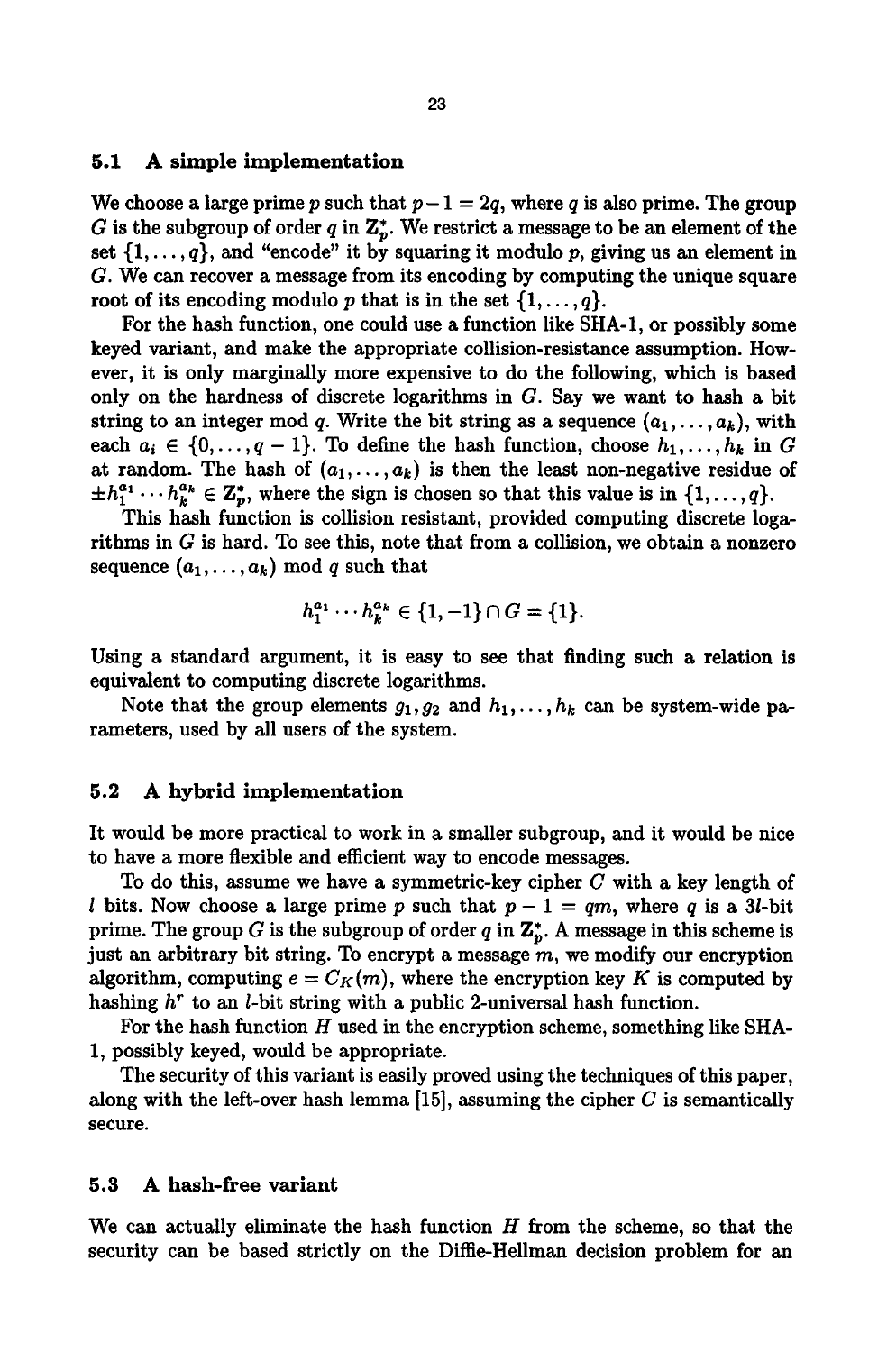arbitrary group  $G$ . Suppose the strings we need to hash in the original scheme are of the form  $(a_1, \ldots, a_k)$ , where  $0 \le a_i < p$ . In the modified scheme, we replace the group element d in the public key by  $d_1, \ldots, d_k$ . For  $1 \leq i \leq k$ , we have  $d_i = g_1^{yi_1} g_2^{yi_2}$ , where  $y_{i1}$  and  $y_{i2}$  are random elements of  $\mathbb{Z}_q$  included in the secret key. When encrypting, we compute

$$
v = c^r \prod_{i=1}^k d_i^{a_i r},
$$

and when decrypting, we verify that

$$
v = u_1^{x_1 + \sum_{i=1}^k a_i y_{i1}} u_2^{x_2 + \sum_{i=1}^k a_i y_{i2}}.
$$

Using the same proof techniques as for the basic scheme, it is straightforward to prove that this modified version is secure against adaptive chosen ciphertext attack, assuming the Diffie-Hellman decision problem in G is hard.

### **5.4 A "lite" version secure against lunch-time attacks**

To achieve security against lunch-time attacks only, one can simplify the basic scheme significantly, essentially by eliminating  $d$ ,  $y_1$ ,  $y_2$ , and the hash function H. When encrypting, we compute  $v = c^r$ , and when decrypting, we verify that  $v = u_1^{x_1} u_2^{x_2}.$ 

# **Acknowledgments**

We would like to thank Moni Naor for his very useful comments on an earlier draft of this paper, and in particular, for pointing out that a universal one-way hash function is sufficient to prove the security of our basic scheme, and for suggesting the hash-free variant in  $§5.3$ .

## **References**

- 1. N. Asokan, V. Shoup, and M. Waidner. Optimistic fair exchange of digital signatures. In *Advances in Cryptology-Eurocrypt '98,* 1998.
- 2. M. Bellare, R. Canetti, and H. Krawczyk. A modular approach to the design and analysis of authentication and key exchange protocols. In *30th Annual ACM Symposium on Theory of Computing,* 1998.
- 3. M. Bellare and P. Rogaway. Random oracles are practical: a paradigm for designing efficient protocols. In *First A CM Conference on Computer and Communications Security,* pages 62-73, 1993.
- 4. M. Bellare and P. Rogaway. Optimal asymmetric encryption. In *Advances in Cryptology--Crypto '94,* pages 92-111, 1994.
- 5. M. Bellare and P. Rogaway. Collision-resistant hashing: towards making UOWHFs practical. In *Advances in Cryptology-Crypto '97, 1997.*